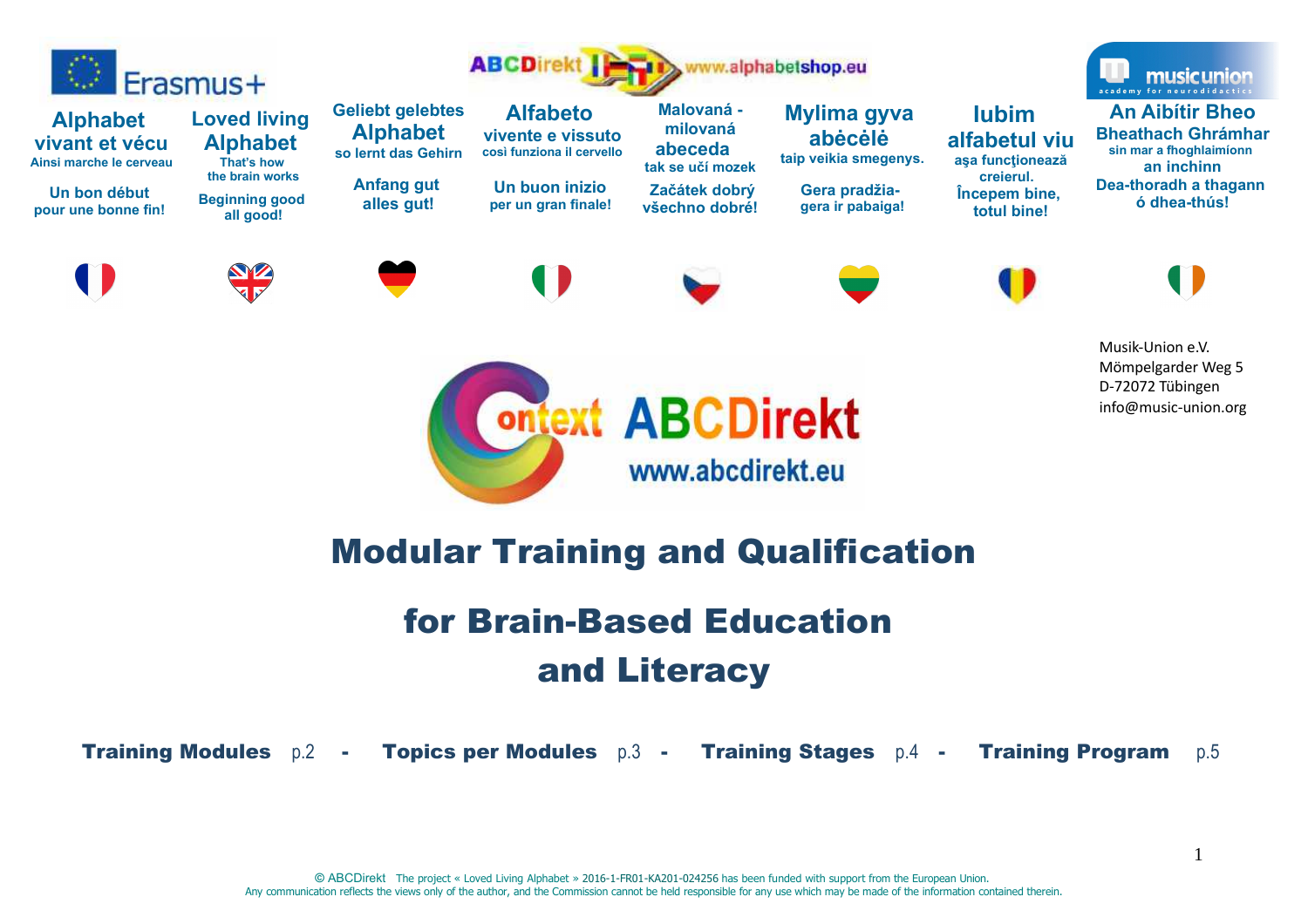# TRAINING MODULES & QUALIFICATIONS

## **Coach for Brain- Based Literacy**

This Module enables the graduate to teach the alphabet and handwriting in a brain-based way. Using storytelling to allow the child/children to learn letters in real-world terms rather than as abstract shapes. The graduate has a clear understanding of the neurological processes by which the brain learns and retains information.**Application:** CV and letter of motivation.

# **Developper of Brain-Based Literacy Material**

This Module enables the graduate to produce brain-based materials. Materials produced include: ABCDirekt story-telling poster, bed-side poster, picture book, game cards; coloring book and cultural emblem.**Application:** portfolio, CV, and letter of motivation

## **Consultant for Brain-Based Education**

 This certification enables the graduate to consult/provide education that respects the functions of the brain and lessons that are based on brain-based teaching methods.This includes the following topics:

### BIOGRAPHY OF THE BRAIN What brain cells need at which agesWhat the brain can and cannot do Gender differences in learning needsCareful with under three year olds!

THE BRAIN'S AGENDA What builds and protects neurons Why lessons need to be exciting The impact of violence on the screenHow criticizing can change usWhy rewards are own goalsWhy pleasure *before* work leads to success

### IT-TECHNICS IN THE BRAIN

How feelings affect memory Stress management: bypassing the 'reptile' brain First encounters – how to ensure a child develops a positive relation with a subjectMind-mapping the 'Mexican Hat Effect' The best way to learn a new languageMarking – how to ensure that not the mistake but the correction is reproduced.

**Application:** CV and letter of motivation.

- **The modules are open to everyone without prerequisites**
- **The duration of the training depends on the previously acquired experience**
- **Exams include demonstration lessons/presentations and online tests**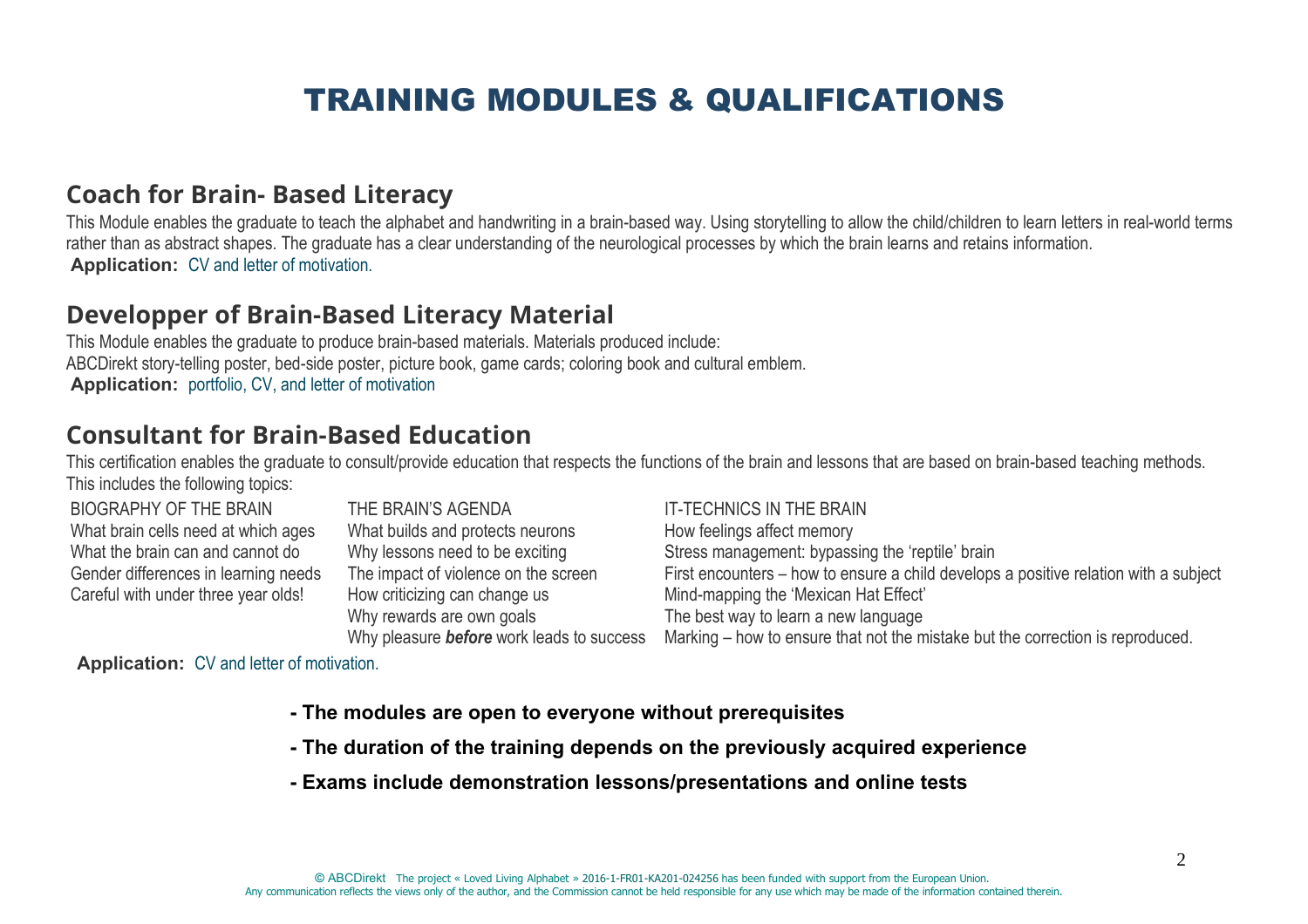# TOPICS PER MODULE

### **Qualitications**

| <b>Consultant for Brain-Based</b><br><b>Education</b><br><b>Trainer of Consultants</b><br>for Brain-Based                                   |  |                                                                                                                 | <b>Coach for Brain-Based Literacy</b><br><b>Trainer of Brain-Based Literacy Coaches</b>                               | <b>Assistant for Brain-</b><br><b>Based Literacy</b><br>(pupils teaching<br>pupils) | Author of Brain-Based Literacy- Illustrator of Brain-Based<br><b>Material</b><br><b>Instructor for Authors of Brain-</b><br><b>Based Material:</b> |                         | <b>Literacy material</b><br><b>Based literacy material</b> | Instructor for Illustrators of Brain-                                         |  |  |
|---------------------------------------------------------------------------------------------------------------------------------------------|--|-----------------------------------------------------------------------------------------------------------------|-----------------------------------------------------------------------------------------------------------------------|-------------------------------------------------------------------------------------|----------------------------------------------------------------------------------------------------------------------------------------------------|-------------------------|------------------------------------------------------------|-------------------------------------------------------------------------------|--|--|
| <b>Education</b><br>Course I                                                                                                                |  |                                                                                                                 |                                                                                                                       |                                                                                     |                                                                                                                                                    |                         |                                                            |                                                                               |  |  |
| <b>Basics practice</b> : Critical Phases; Gender specific needs; From the entirety to the detail; Day schedule; not under 5.                |  |                                                                                                                 |                                                                                                                       |                                                                                     |                                                                                                                                                    |                         |                                                            |                                                                               |  |  |
| <b>Basics theory:</b> Kritical Phases; Gender specific needs; From the<br>entirety to the detail; Day schedule; Not under 5.                |  |                                                                                                                 |                                                                                                                       |                                                                                     | <b>Basic functions</b><br>Relations of cognition, emotion, art and basic-needs                                                                     |                         |                                                            |                                                                               |  |  |
| <b>Didactics I: Central/lateral; Stress/athrophy, Priming, Fokus</b><br>perpetuing mistakes; Yes : yes! No : no! Threat/reward/ecouragement |  |                                                                                                                 |                                                                                                                       |                                                                                     | <b>Basic means</b><br>Workshops: Sound-gesture, Tone-color                                                                                         |                         |                                                            |                                                                               |  |  |
| <b>Course II</b>                                                                                                                            |  |                                                                                                                 |                                                                                                                       |                                                                                     |                                                                                                                                                    |                         |                                                            |                                                                               |  |  |
| <b>Didactics II:</b><br>- Anatomy of the brain<br>- Needs of the hippocampus                                                                |  | The <b>Click!</b> Literacy Practice<br><b>Poster</b><br>- Tuning: rhythm, tongue twisters, song and play.       |                                                                                                                       |                                                                                     | <b>Writing</b><br>- Sound: message, ambiance<br>action, attitude.                                                                                  | the 'melody' of colours | The 'shape' of phonema                                     | <b>Drawig</b><br>- Letters: gestures of shapes<br>matching gestures of sounds |  |  |
| - Media and violence                                                                                                                        |  |                                                                                                                 | - Telling: synchronizing sound, meaning, movement, shape.<br>- Talking: sharing emotions, experiences, understanding. |                                                                                     | - Alliteration, rhyme and rhythm                                                                                                                   |                         | - Color-dynamic matching<br>sound-dynamic                  |                                                                               |  |  |
| - Center Surround Functions<br>- Neuro-plasticity                                                                                           |  | <b>Book</b><br>- Tackling: drawing images and experiences.                                                      |                                                                                                                       |                                                                                     | - Styles: kitsch / distancing-effect / inherency / irony<br>- Age dependent requirements                                                           |                         |                                                            |                                                                               |  |  |
| Bypasses the reptile brain<br>- Language decodig                                                                                            |  |                                                                                                                 | - Target: transparency-Click!<br>- Training: 'skiing/, scate-boarding', joking (manual writing skills)                |                                                                                     | -Direct speech & speech of actions - Speaking lines<br>- Viisualizing as screenplay<br>- Decoding                                                  |                         | - Facial expressions<br>- Details as part of the entirety  |                                                                               |  |  |
|                                                                                                                                             |  | <b>Toolbox &amp; Reading Book</b><br>Traveling: games, workshops, diversity-awards<br>(creative writing skills) |                                                                                                                       |                                                                                     | <b>Cultural Emblem</b><br>Research: legends, landscapes, costumes, meals, music, dance., mindset                                                   |                         |                                                            |                                                                               |  |  |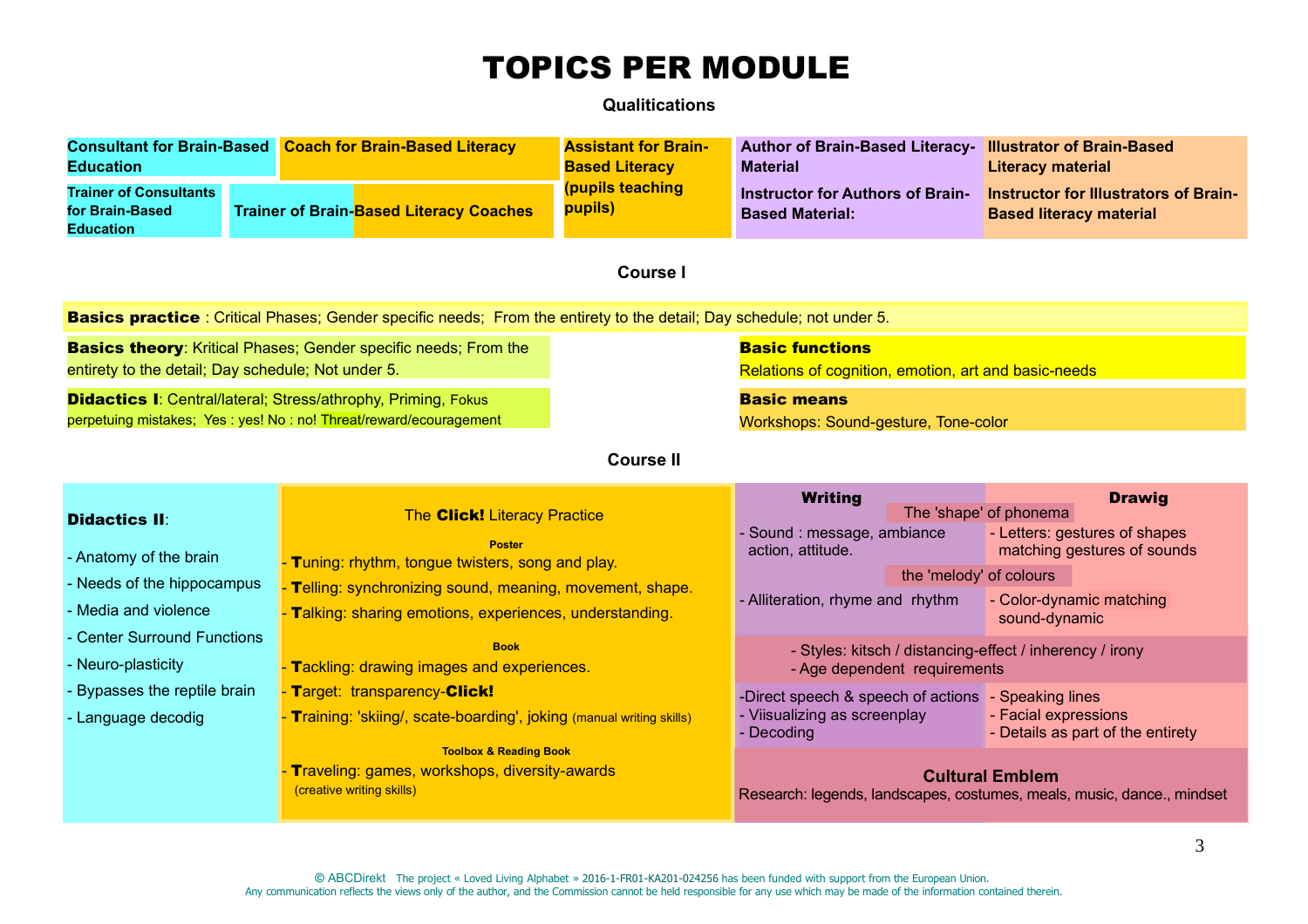# TRAINING STAGES

### **Stage** I **Immersion**

| I.A        | 16 neuro-didactic courses on sustainable knowledge acquisition and skill-building<br>Get a bunch of keys that open new doors to raising children and to teaching and learning at any age.                                                                                                                                                                                                            |              |  |  |  |  |  |
|------------|------------------------------------------------------------------------------------------------------------------------------------------------------------------------------------------------------------------------------------------------------------------------------------------------------------------------------------------------------------------------------------------------------|--------------|--|--|--|--|--|
| I.B        | Cooperative research gathering material from a country's language and culture<br>- Translators, educators and teachers establish together for each letter a broad vocabulary collection in their language.<br>- Writers and designers meet the heart of their country by creating a collection of its treasures:<br>landscapes, food, customs, songs, dances, proverbs, legends, literature, mindset | $\mathbf{7}$ |  |  |  |  |  |
| <b>I.C</b> | Co-creative Workshops, applying neuro-scientific insight to both, art work and educational approach<br>- Translators, educators and teachers create story drafts to be used and improved at their internship.<br>- Writers and designers organize the findings of their research thematically along the A-to-Z story-line.                                                                           | 8            |  |  |  |  |  |
|            | Stage II Imternships                                                                                                                                                                                                                                                                                                                                                                                 |              |  |  |  |  |  |
|            | Learning from the target groups<br>- Using the material in different contexts<br>- Observing, adapting, interviewing, reporting, concluding.                                                                                                                                                                                                                                                         | 10           |  |  |  |  |  |
|            | <b>Stage III Exams</b>                                                                                                                                                                                                                                                                                                                                                                               |              |  |  |  |  |  |
| Level 1    | - Coach for brain-based literacy<br>- Consultant for brain-based Education<br>- Developer of brain-based educational material                                                                                                                                                                                                                                                                        | 11           |  |  |  |  |  |
| Level 2    | - Instructor of coaches for brain-based literacy<br>- Instructor of consultants for brain-based education                                                                                                                                                                                                                                                                                            |              |  |  |  |  |  |

- Instructor of developers of brain-based educational material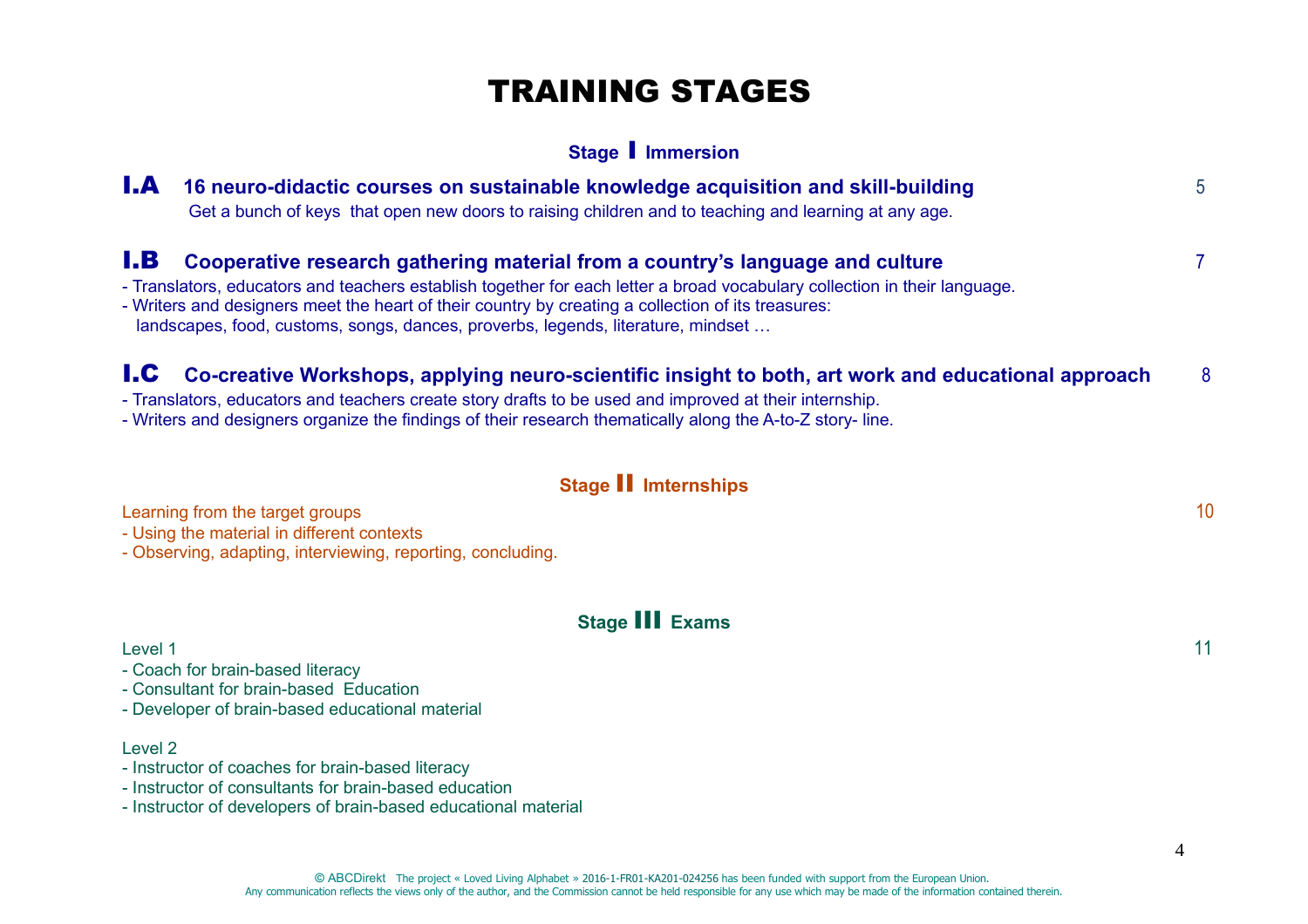# TRAINING PROGRAM

## **Stage** I.A

# **16 neuro-didactic courses**

# **on sustainable acquisition of knowledge and skill-building**

Each course is led by the 3 sustainability steps : **1st day** get informed, **2nd day** brows your experience, **3rd day** inform others.

### Biography in the Brain

1. Missed the train. **Use it or loose it: the "critical periods" and the survival of neuronal cells.**What brain cells need at which age and what happens, if they don't get it.

2. Boys will be boys **Gender-specific equality: Chronological differences of the critical periods for boys and girlsMotor activity and dexterity: Gender competition or complementation**What the boy's IQ needs

3. Where there is a will there is a way.**Neuroplasticity: keeping pace with the current acceleration of cultural development**What the brain can and cannot do.

4. Careful with under 3 year olds **Digital media and speech development: age related needs of the mirror neurons**Why digital media can cause both, benefits and losses.

### The Day Schedule of the Brain

5. Anxiety kills brain cells **Modern civilisation versus "reptile brain": Physiology of Emotion and Reason.**What protects neurons and builds new ones.

6. Happiness and learning are neuronally identical functions **A novelty dedector sits at our 'reception desk': the hippocampus in the age of media culture.** Why lessons have to be exciting.

7. Violence as screen entertainment **'The pleasure of violence' and 'Pavlov's classical conditioning.**How TV programmes can be a time bomb.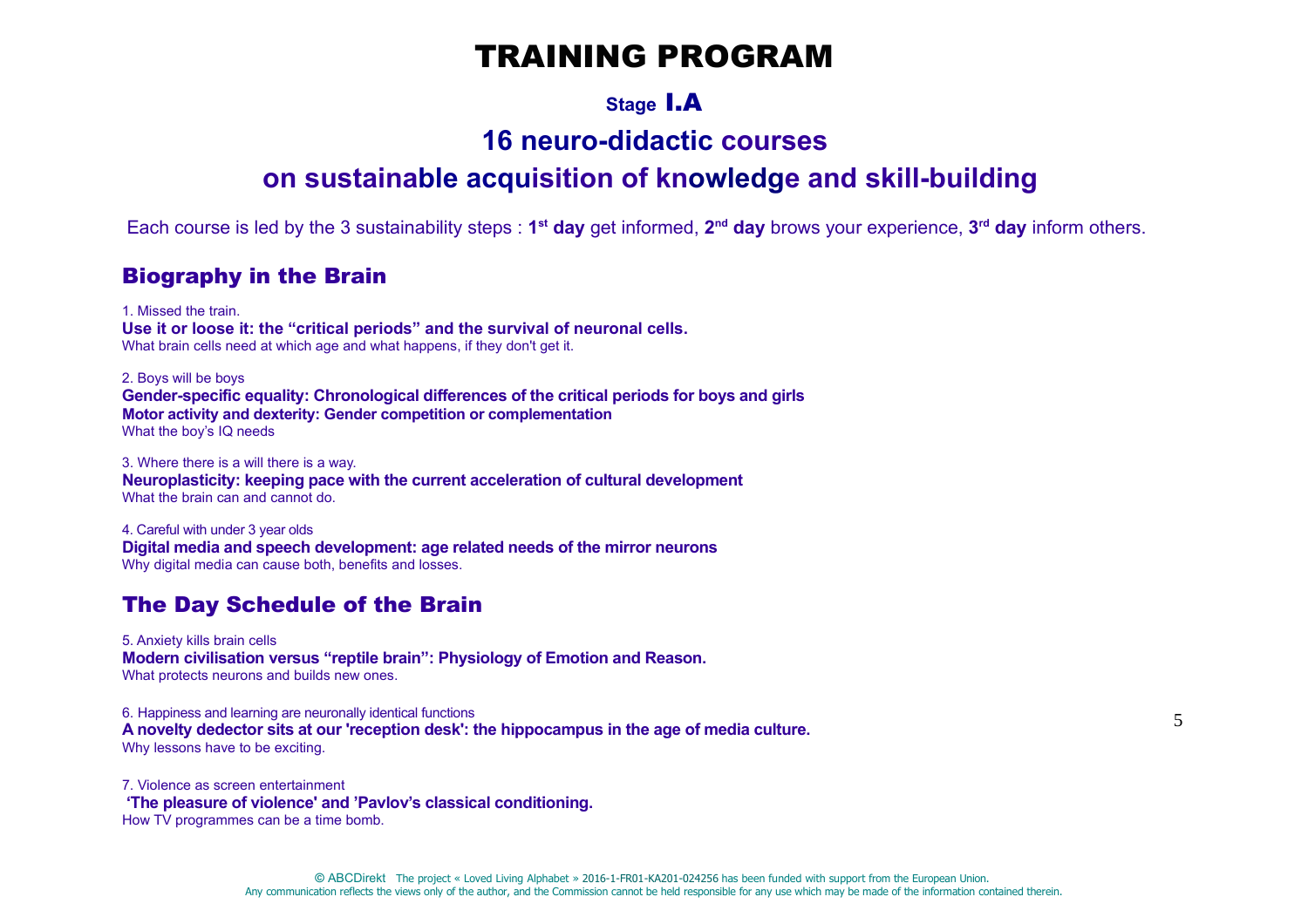8. Grumbling makes you stupid **Growth and atrophy in the brain: the impact of priming.**How our criticism changes us.

9. Neither stick nor carrot **Threat, promise or encouragement? Contrary effects of different incentives** Why rewards score an own goal.

10. When to swot, when to watch TV **Day schedule and the night shift of the brain.**Why pleasure BEFORE work leads to success.

### IT-Technics in the Brain

11. Feelings are .memory keys' **No cognition without emotion: the 'varnish' saving information to the memory.**Why actors would make the best teachers.

12. Blame drills mistakes **Saving the error by reprimands: underlining mistakes or writing samples?**How we should replace the "red pen".

13. The beginning decides! **Central or lateral storage?**The self-perpetuous impact of our attitude on children's later careers.

14. Helping each other. **Bypasses for our 'reptile brain'**How to inactivate the stress-modus.

15. Get your mind in order **The Centre-Surround-Function or 'Mexican-Hat-Effect' in the Blue's Clues Studies and the Context-Trancparency**Why the brain needs maps before books.

16. Linkin up vocabulary: the efficiency of 'decoding' **Foreign Language Acquisition. 'Cabling up' or 'programming' vocabulary?** How foreign languages become one with the mother tongue.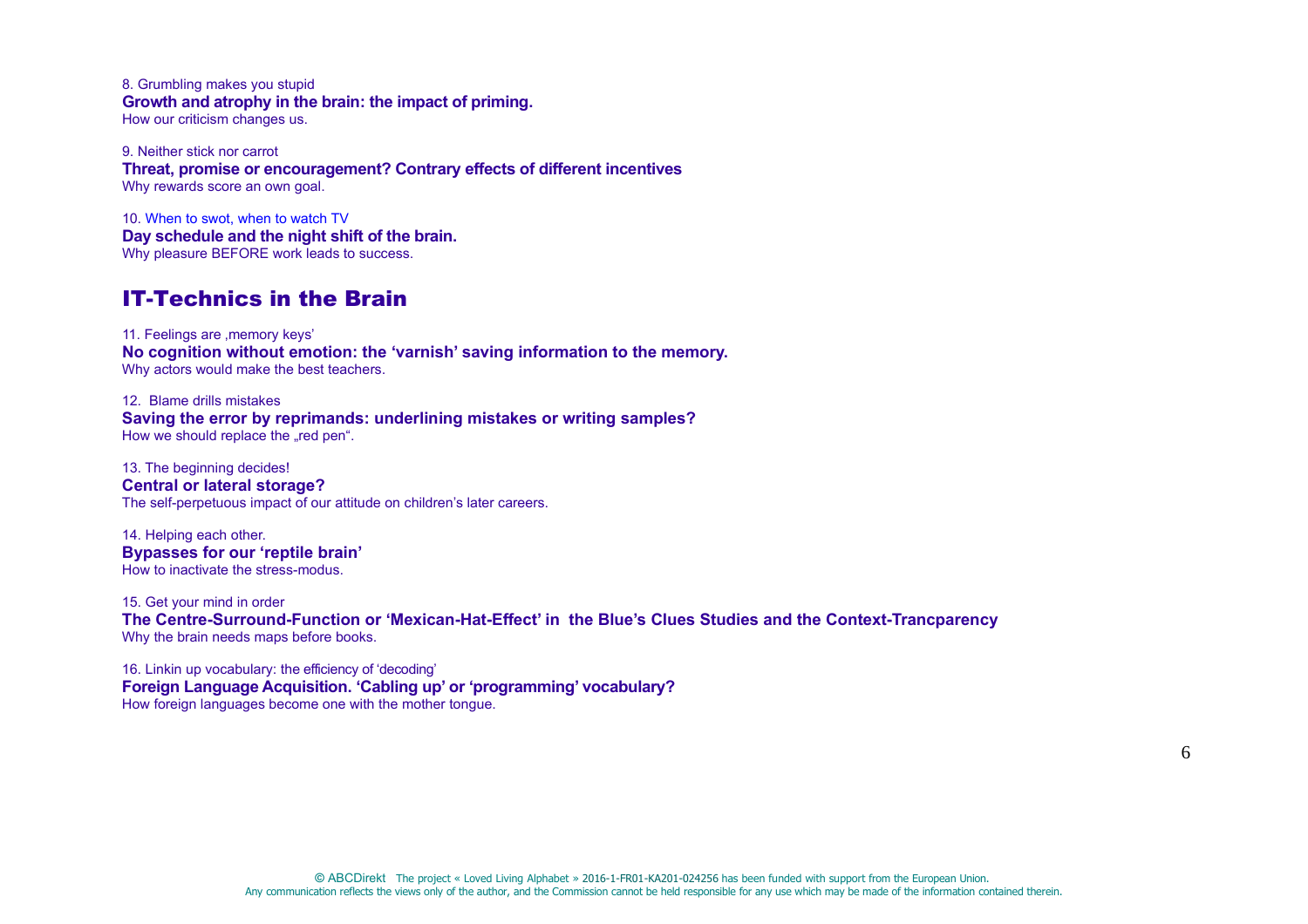## **Stage** I.B

# **Cooperative Research**

# **gathering material of a country's language and culture**

**Translators, educators and teachers co-create in their language for each letter a broad vocabulary collection.**

- 1. Translate the abstracts of the A-to-Z story-line into your language in both templates:
	- the overview with poster
	- the A3 work-template with columns
- 2. Translate the accompanying comments in the chapters A to Z of the picture book
- 3. Collect for each letter frequent vocabulary in which this letter dominates, including words where it is not at the beginning but in stressed syllables.
- 4. Organize the vocabulary collection of each letter by grammatical and thematic categories as suggested by the tool-box template.

#### **Writers and designers meet the heart of a country by gathering its treasures**

- 1. Collect a country's particular food, customs, landscapes, songs, dances, proverbs, legends, literature, features of mindset etc.
- 2. Contact others in the country sharing your collection and asking for further hints.
- 3. Summarize the message or characteristics of each of your findings in one sentence.
- 4. Organize these results of your research geographically by using a map as pin-wall, where you pin titles & summarizing sentence.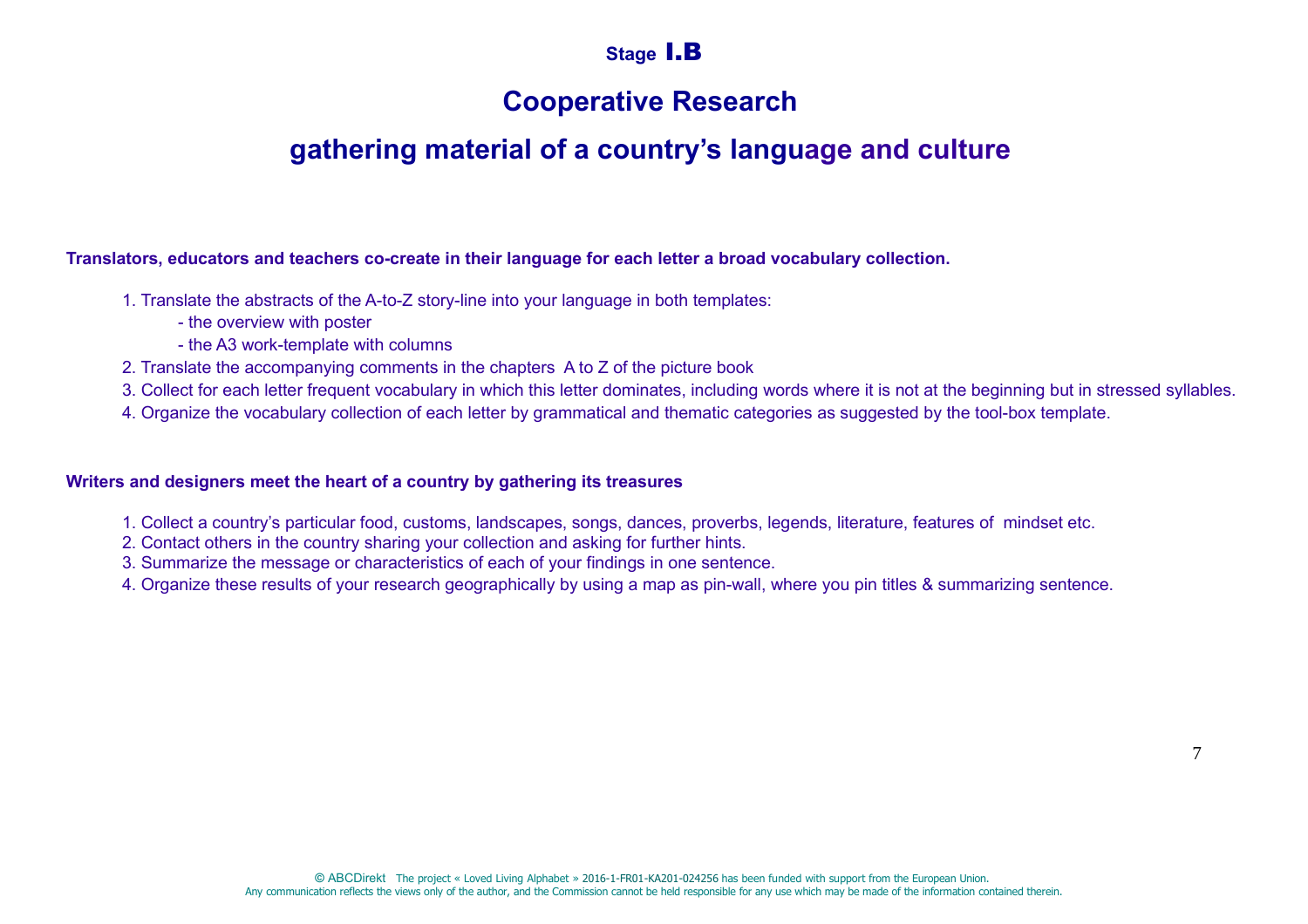## **Stage** I.C

# **Co-creative Workshops**

# **applying neuro-scientific insight to both, art work and educational approach**

#### **Introductory exercises analyzing existing art work and drafting own attempts:**

- Verbalize the message, ambiance, action and attitude of the phonema.
- Verbalize the ambiance and properties of the colors.
- Verbalize the gesture and message of shapes and lines.
- Determine analogies of sounds and color.
- Determine analogies of noises and shapes.
- Analyze of age related impact of styles (kitsch, distancing effect, irony, inherency).

### **Translators, educators and teachers create story drafts to be used and improved at their internship.**

Advice: don't get a headache reading this. Let's first do it together for some chapters. This will enable you to understand it spontaneously by the fun of it. By hands-on experience you get something you wouldn't grasp before. The following lines will then support your creation of further chapters.

**Rules**: - The printed overview lies in front of you while working. - Never delete previous versions/vocabulary; create improvements in **new** columns.

- 1. Scroll through the table of the existing ABCDirekt stories to complete your vocabulary collections and to mark relevant vocabulary.
- 2. Get advice searching for synonyms in relation to story-line and letter-sound for further completion of your vocabulary collections.
- 3. Draft a story line and get advice.
- 4. Use the work-template to drafts one or two key sentences for the chapters you chose as samples to start with. Make sure:
	- **the respective letter occurs as much as possible (further search for synonyms to maximize the repetition of the letter)**
	- **the finger points out what the sentence tells, while drawing the line of the letter around the shape of things in the image.**
- 5. Put the translation of the sentence(s) in the column beside and get advice.
- 6. Search for rhymes and make the sentence(s) a verse (you may need to search again for synonyms).
- 7. Shape the verse with 4 beats per line and mark the beats with underscores (i(you may need to search again for synonyms and rhymes).
- 8. Update the translation and get advice.
- 9. Connect the key verses of consecutive chapters by additional lines that support the understanding of the story and the flow of the narration.(each additional line will undergo step 5 - 8 , by maximizing as far as possible the use of the respective letter)
- 10. Proofread minimum 5 times concentrating on one step after the other:
	- 1) Is the spelling correct?
	- 2) Is the punctuation correct?
	- 3) Is the respective letter colored everywhere ?
	- 4) Do the *key setnces* stand out by highlighting the letter with colored background ?
	- 5) Are the 4 underscores per line placed at the very sylables of the beats?

11. Name the person who collects all improvement suggestions that occur during everyone's internships and who will discusses them with the advisor.

12. Name responsibles for : 1) final proofreading (point 10); 2) final transfer into picture book, poster and decoding template; 3) decoding the story.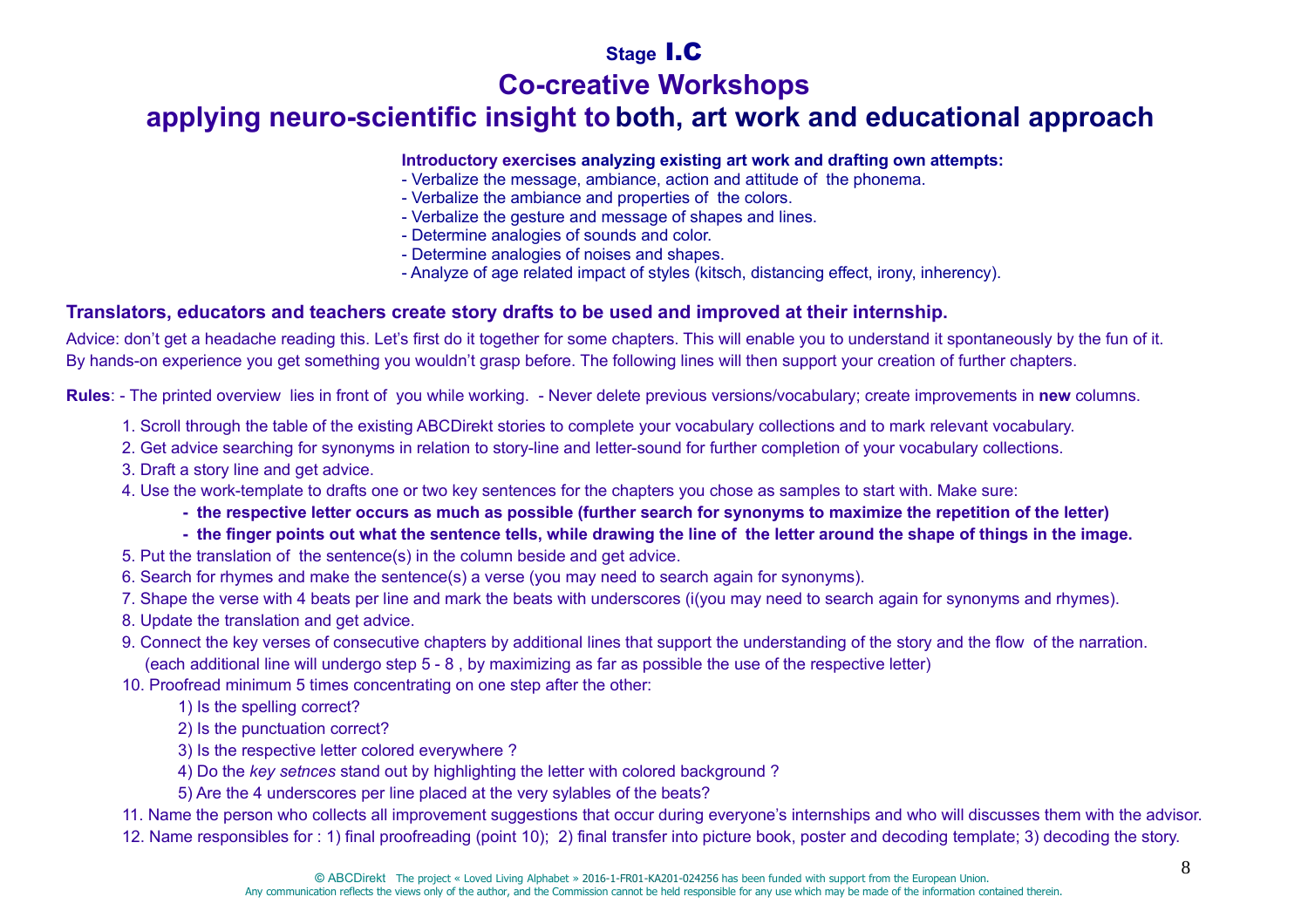#### **Writers and designers organize the findings of their research thematically along the abstract of the A-to-Z dynamic color line**

#### **Creative exercises for writers:**

- Visualize always a screenplay
- Direct-speech versus narration.
- Action versus explanation.
- Adjectives: sensory perceptions versus opinions.
- Shortness as signals that densify the experience.
- Sound as ambiance broadening the sensation.

#### **Inspirational exercises for writers:**

- Scrolling through translations from other languages.
- Decoding and co-creating across languages.

#### **Creative exercises for designers**:

- Shapes reinforcing colors (e.g.blue cave, yellow rays)
- Shapes balancing colors (e.g. pointed blue crystals, round yellow petals)
- Eccentric versus concentric lines in facial expressions.
- Details as part of an entirety in color and shape
- Painting sounds
- Drawing noises

#### **Inspirational exercises for designers:**

- Draw one page an abstract of the color composition of several chapters :

- - gesture sequences (e.g.A = basement, B = envelope C = germ, D =confrontation)
	- $-$  color sequences (e.g.  $G =$  unconfirmed,  $H =$  encouraged,  $I =$  strong,
	- $J =$  momentum,  $K =$  solid)

- Put into the A-to-Z color abstract the guiding sentences of the story-line.

- Use this as pin wall to organize the findings of the cultural research: pin items into one or more suitable places as a variety of options.
- Chose from these options in order to bring the geographic and the thematic map together as an adventure story and cultural emblem in one.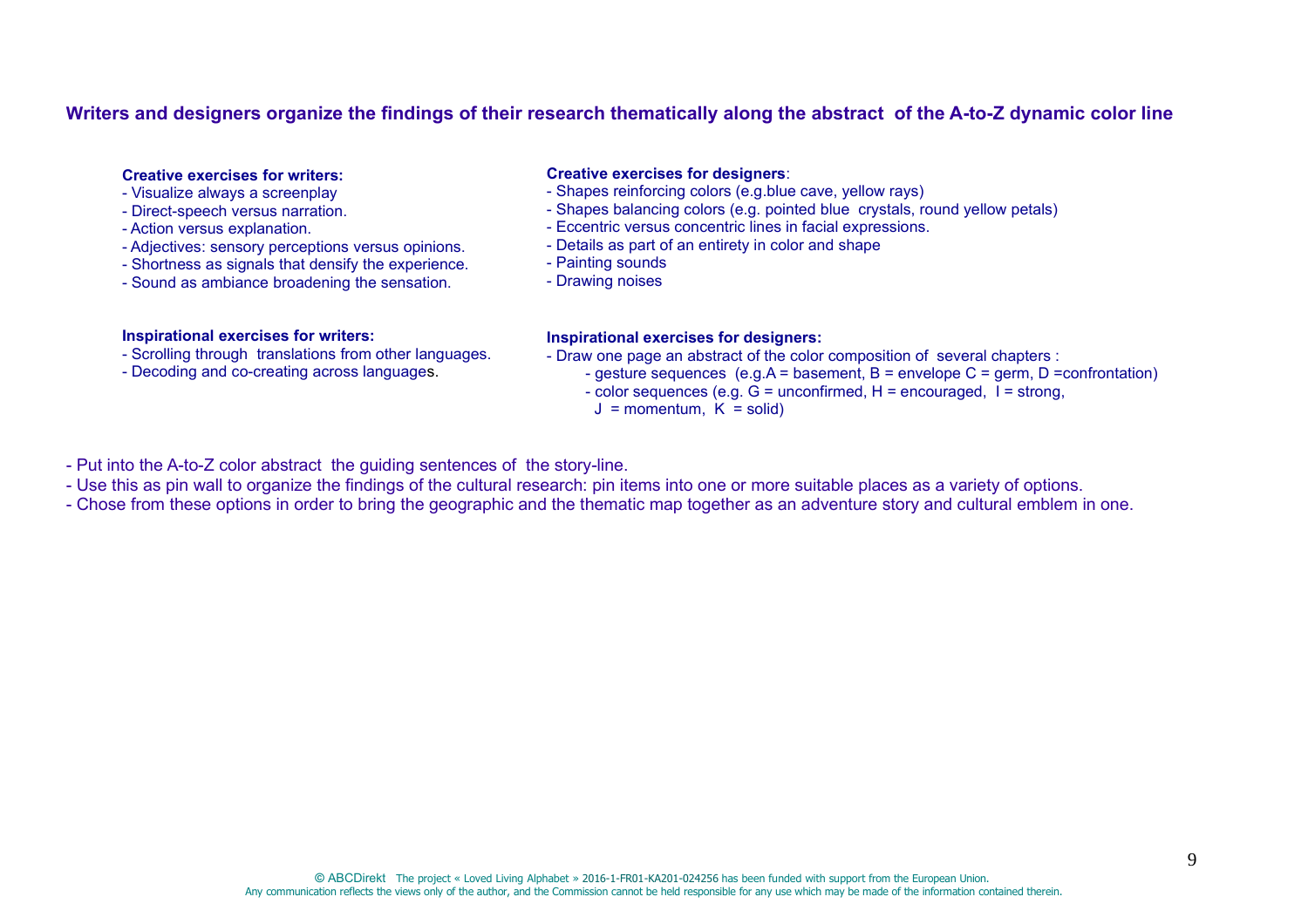## **+Stage** II **Internship**

# **Learning from the target groups**

#### **Use the material in different contexts**

Don't be surprised, if you find yourself spontaneously sharing with your friends, family, acquaintances or at your work place, what you have learned that matters to you.

Enjoy sharing common interests with the people that are important to you. Arrange for a dinner or an afternoon together.

Or get inspirations at the permanent event calendar at ABCDirekt.eu, to make it a worthy moment.

The future of education is entrepreneurial.

Enjoy your entrepreneurial freedom to give such moments the shape and place that fits with you and those you share it with.

Meet people in at least 3 different contexts. The more diverse the better: people within your family, your neighbors or friends, an activity you offer in a public library or in the entrance of a supermarket, a nursery, primary or special school class, an after-school day care or an orphanage.

Adapt to the requirements of different situations, observe children's reactions and talk to the people afterwards, asking for their likes and dislikes and about further ideas and suggestions that may come to their mind.

This enables you contribute to the further development of what you received by reporting the essential points of your ABCDirekt experienceto didactics at abcdirekt dot eu

### **Get ready for your qualification**

- Download the activity form at the permanent event calendar and use one sheet per activity:
- fill in the number of children and the names and emails of the participating adults, who confirm the activity with their feedback and signature.
- Ask someone to record this activity as a video with you mobile.
- Send the signed forms of all together at least 25 persons (including children) and the records as proof of your competences to didactics at abcdirekt dot eu
- Join a typed list of the participating adult's names and emails for the statistics of the EU, so they can justify having financed your training. These data is dealt with under strict observation of the privacy policy in force and is used for no other purpose.
- If you like, join a profile to be attached at ABCDirekt.eu at your name and qualification (you can also join pictures or video links to your profile)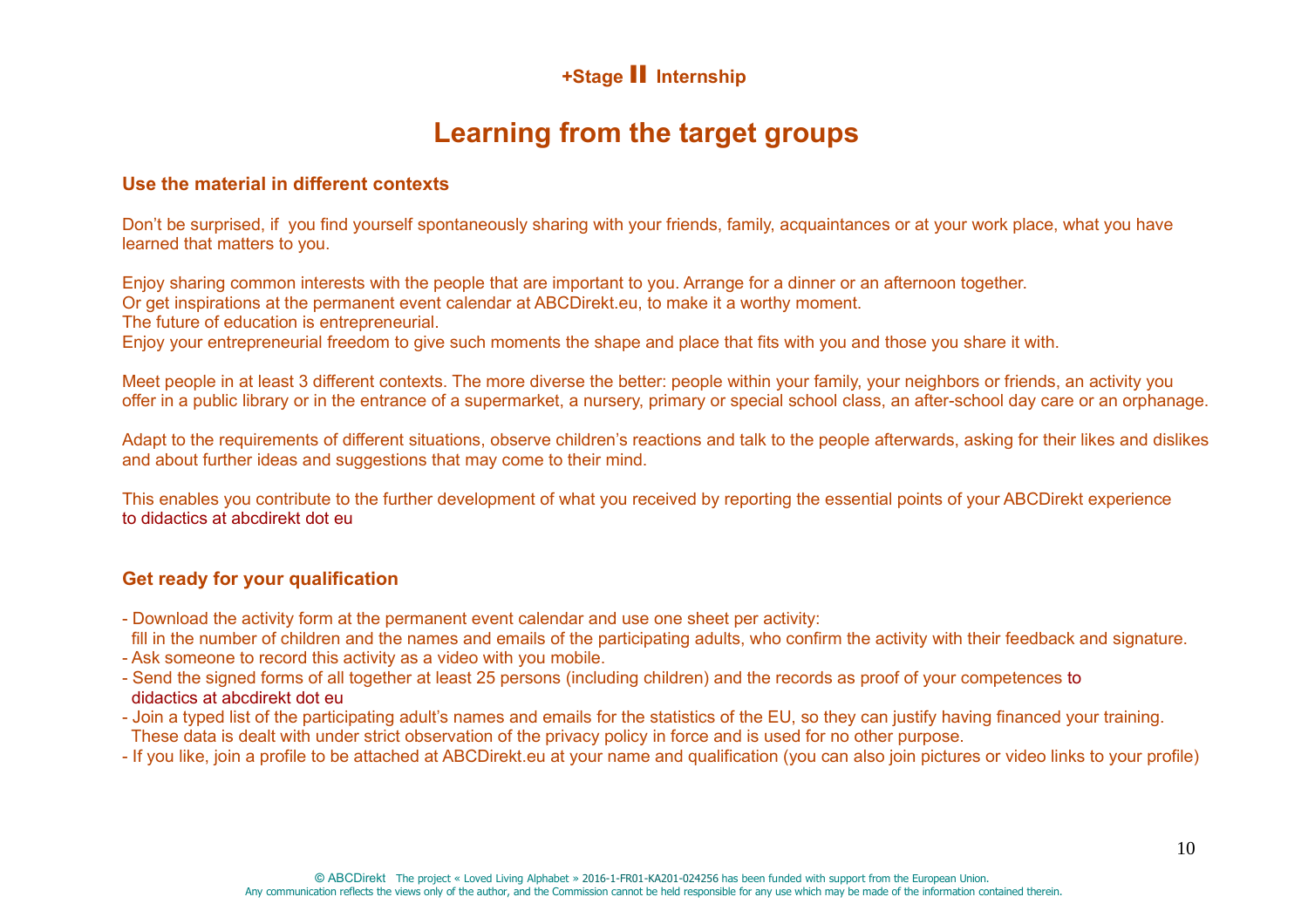## **Stage** III **Exams**

- The modules are open to everyone without prerequisites
- The duration of the training depends on the previously acquired experience
- Exams include demonstration lessons/presentations and online tests

### Level 1

### **Coach for brain-based literacy**

Preparation includes

- studying the neuro-didactic manual for sustainable acquisition of knowledge and skill-building

- best practice skill training for using the neuro-didactic literacy material effectively

This is possible

- either at the certified representative's in you country,
- or, if available, by EU-financed residential training at the international Abcdirekt Center in Germany,
- or by blended learning, using the online training videos and downloadable material.

The exam includes

- 2 online multiple choice tests on
	- the scientific knowledge transferred by the neuro-didactic manual
	- the didactic know how transferred in the courses, the didactic videos, the ABCDirekt curriculum and the ABCDirekt picture book.
- demonstration lesson on introducing a new letter to children and ensuring the ability to read it and to write it.

### **Consultant for brain-based Education**

Preparation includes

- step 1: studying the neuro-didactic manual for sustainable acquisition of knowledge and skill-building
- step 2: written report about respective experiences
- step 3: introducing others to topics of the neuro-didactic manual

#### The exam includes

- multiple choice tests on the scientific knowledge transferred by the neuro-didactic manual
- demonstration lesson on introducing adults to at least 3 topics of the neuro-didactic manual